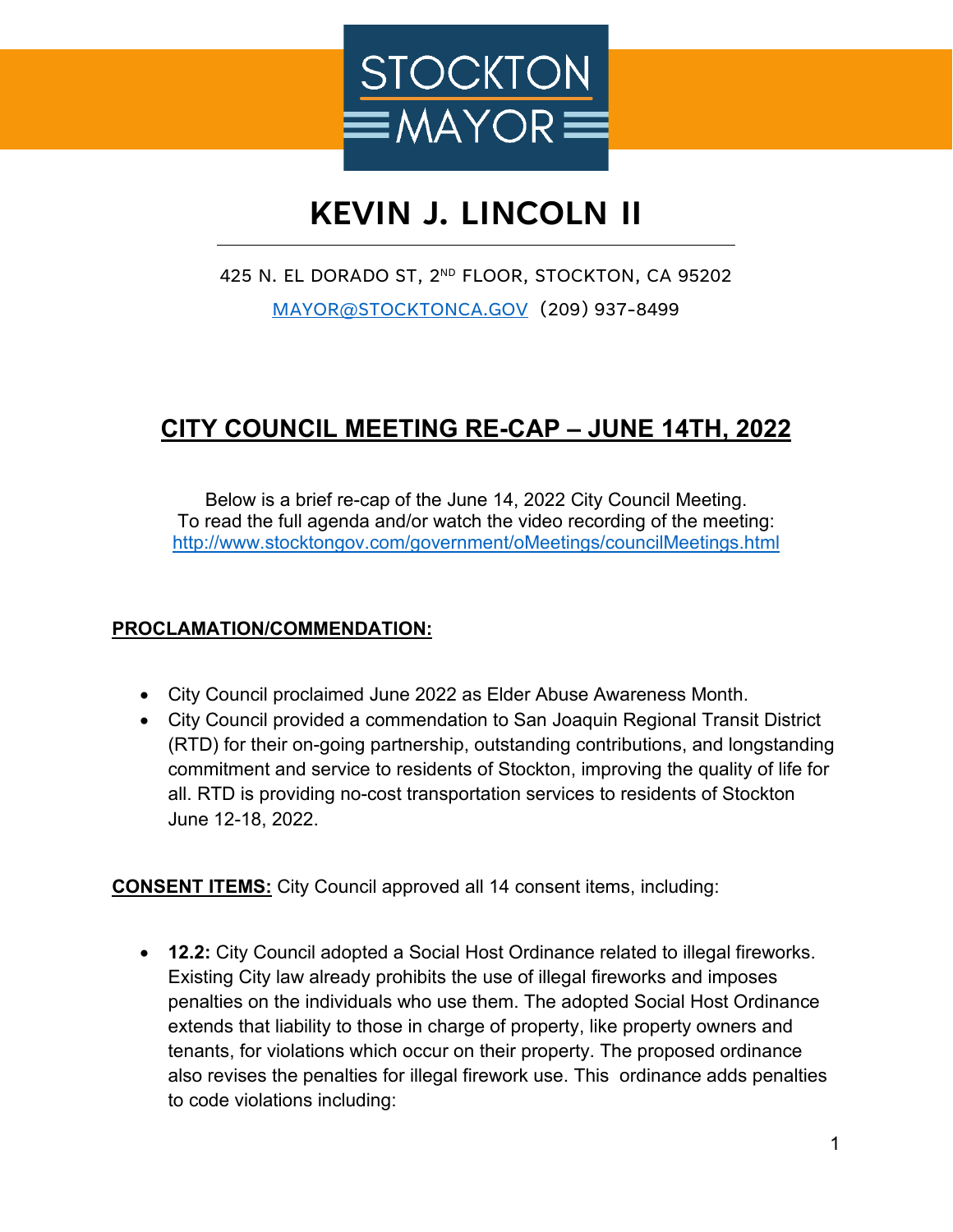- $\circ$  \$1,000 \$3,000 fines per violation, depending on number of violations.
- o Response Costs: costs associated with law enforcement, fire, medical, or other emergency personnel responding to, remaining at, and leaving the scene where dangerous fireworks, or safe and sane fireworks at a prohibited date, time, or location, were used or discharged.

In addition, this amendment allows City Manager the ability to establish a Reward Fund from penalty violations to award up to \$250 to individuals providing information leading to the identification of, and a successful criminal or civil action against, any person violating this chapter.

Social Host Ordinance can be found here:

[http://stockton.legistar.com/gateway.aspx?M=F&ID=de743c4f-7099-401c-b401-](http://stockton.legistar.com/gateway.aspx?M=F&ID=de743c4f-7099-401c-b401-7f1e83ba2298.pdf) [7f1e83ba2298.pdf](http://stockton.legistar.com/gateway.aspx?M=F&ID=de743c4f-7099-401c-b401-7f1e83ba2298.pdf) 

• **12.5:** City Council adopted a resolution amending the 2020-2024 Consolidated Plan and the 2021-2022 Annual Action Plan to accept and appropriate the Home Investment Partnership Program (HOME-ARPA) funding in the amount of \$6,380,677. This funding will assist individuals or households that are homeless or at risk of homelessness, and other vulnerable populations in need of housing, rental assistance, supportive services, and non-congregate shelter.

In accordance with the HOME-ARPA guidelines, the City agrees that HOME-ARPA grant funds of \$6,380,677 will support the following eligible activities:

- $\circ$  Production or Preservation of Affordable Housing focused on homeless housing activities, not limited to acquisition, rehabilitation, and new construction
- o Tenant-Based Rental Assistance (TBRA)
- o Supportive Services, Homeless Prevention Services, and Housing **Counseling**
- o Purchase and Development of Non-Congregate Shelter
- **12.11:** City Council adopted a resolution authorizing the Rectangular Rapid Flashing Beacon Installation Project at the following four locations:
	- o Hunter St and Channel St Intersection
	- o Sutter St and Alpine Ave Intersection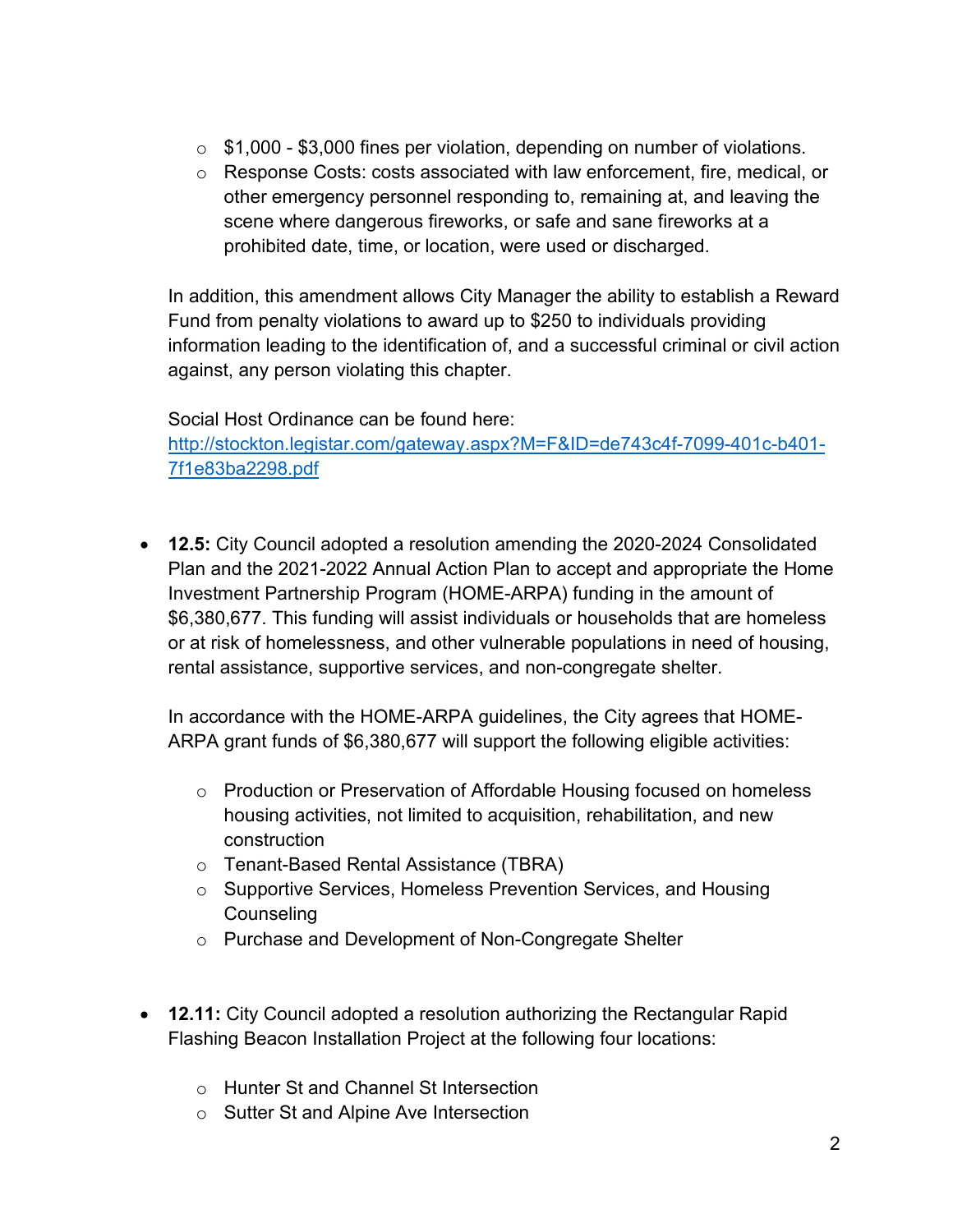- o El Dorado St and Iris Ave Intersection
- o Pacific Ave and Elm St Intersection

This project will improve pedestrian safety at crosswalks, providing a high visibility strobe-like warning to drivers when pedestrians use a crosswalk.

Vicinity Map of Rapid Flashing Beacon Project locations: [http://stockton.legistar.com/gateway.aspx?M=F&ID=48c5d0fe-4333-47e1-a5ed-](http://stockton.legistar.com/gateway.aspx?M=F&ID=48c5d0fe-4333-47e1-a5ed-3e51a02d9d2a.pdf)[3e51a02d9d2a.pdf](http://stockton.legistar.com/gateway.aspx?M=F&ID=48c5d0fe-4333-47e1-a5ed-3e51a02d9d2a.pdf) 

• **12.12:** City Council adopted a resolution authorizing the Crack Sealing Various Streets Project, No. WT22003. This project will apply crack seal to approximately 23 centerline miles of residential and collector roadways in various streets citywide.

Vicinity Map of Crack Seal Project locations: [http://stockton.legistar.com/gateway.aspx?M=F&ID=bdd057e0-c566-4087-a68e-](http://stockton.legistar.com/gateway.aspx?M=F&ID=bdd057e0-c566-4087-a68e-1f5b3b3c422e.pdf)[1f5b3b3c422e.pdf](http://stockton.legistar.com/gateway.aspx?M=F&ID=bdd057e0-c566-4087-a68e-1f5b3b3c422e.pdf) 

**NEW BUSINESS:** City Council received informational updates and/or acted on 7 new business items including:

• **15.5:** City Council received an informational update and presentation from Economic Development Director Carrie Wright and consultant to the City Kayce Rayne, on homelessness data and response efforts in San Joaquin County and the Homeless Housing Assistance and Prevention (HHAP) Grant Program Round 3 Recommended 4-Year Spending Plan (pictured below).

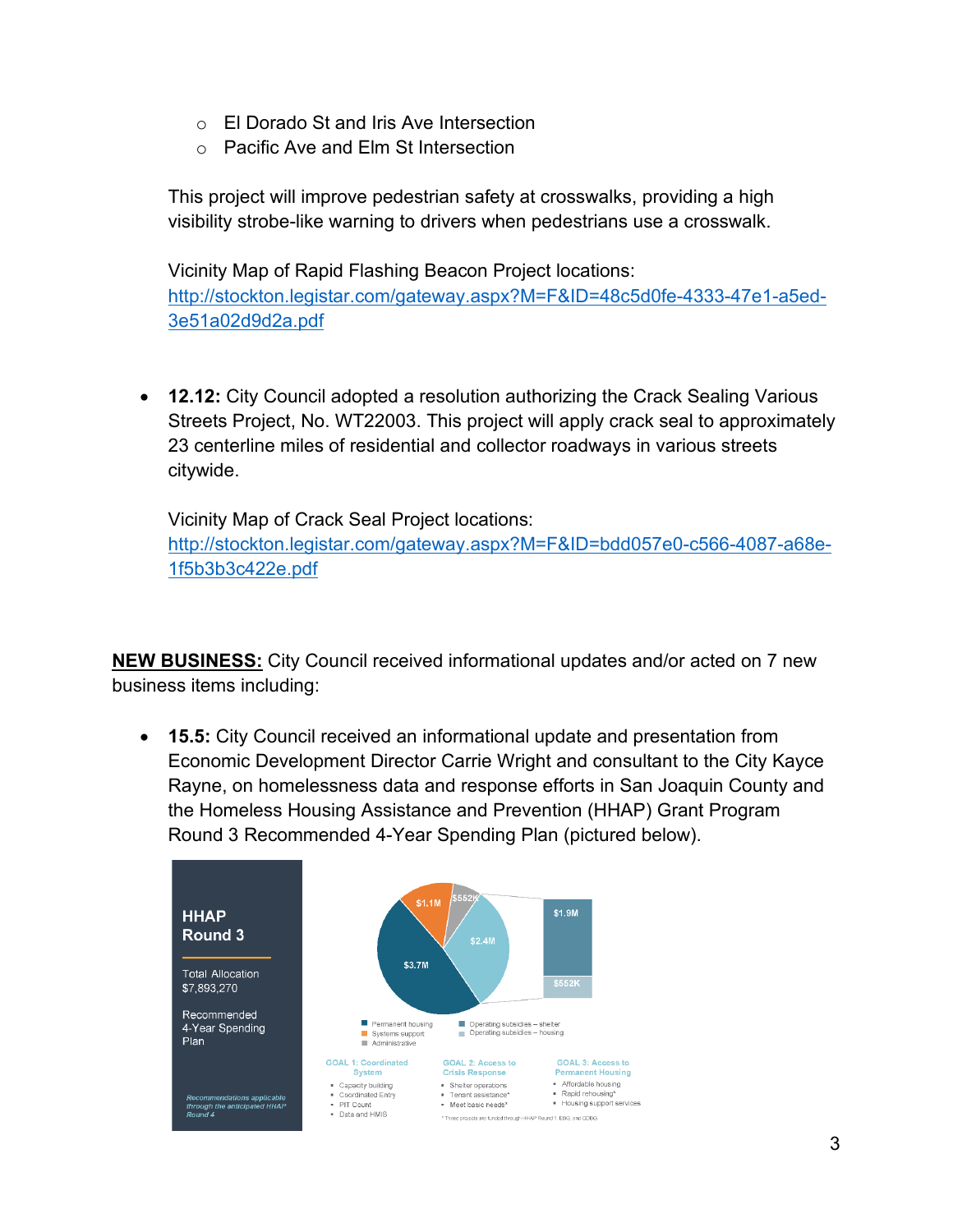The full presentation can be found here:

[http://stockton.legistar.com/gateway.aspx?M=F&ID=9c677325-577c-4d55-84b4-](http://stockton.legistar.com/gateway.aspx?M=F&ID=9c677325-577c-4d55-84b4-15f9d1aaf379.pdf) [15f9d1aaf379.pdf](http://stockton.legistar.com/gateway.aspx?M=F&ID=9c677325-577c-4d55-84b4-15f9d1aaf379.pdf) 

• **15.6:** City Council adopted a resolution authorizing the City to apply for a grant award from the County of San Joaquin to acquire and develop a Low-Barrier Shelter Program. Economic Development Director Carrie Wright and Stockton Salvation Army Staff provided a presentation of the proposed low-barrier shelter project submitted through a Notice of Funding Availability (NOFA) application. This low-barrier shelter project would provide 125 beds and wrap-around service programming for homeless individuals with allowance for pets, partners, possessions, and privacy.

City Staff recommended approval of this project proposal for submission to the County requesting one-time capital grant funds. Actions taken included:

- $\circ$  Council authorized City Manager to submit a request for and to accept, a one-time capital grant in the amount of \$8,116,629 to the County of San Joaquin.
- o Upon County approval of requests, Council authorized the appropriation \$3,600,000 of American Rescue Plan funds, and all County funds, to Salvation Army for this Low-Barrier Shelter Project. In addition, Council authorized the allocation of \$1,371,450 of ARPA Reserves funds to support the gap in operational funding for the first 2 years of operation. Full Project Presentation here:

[http://stockton.legistar.com/gateway.aspx?M=F&ID=054f0d8c-1daa-4093-a92c-](http://stockton.legistar.com/gateway.aspx?M=F&ID=054f0d8c-1daa-4093-a92c-3835b1b6a58b.pdf)[3835b1b6a58b.pdf](http://stockton.legistar.com/gateway.aspx?M=F&ID=054f0d8c-1daa-4093-a92c-3835b1b6a58b.pdf) 

Salvation Army NOFA Application here:

[http://stockton.legistar.com/gateway.aspx?M=F&ID=5f6b62c4-fa92-4814-8d9a](http://stockton.legistar.com/gateway.aspx?M=F&ID=5f6b62c4-fa92-4814-8d9a-b3cff691cc57.pdf)[b3cff691cc57.pdf](http://stockton.legistar.com/gateway.aspx?M=F&ID=5f6b62c4-fa92-4814-8d9a-b3cff691cc57.pdf) 

**HEARINGS:** Four public hearings were held adopting budgets and engineer reports for various maintenance assessment districts.

Public Hearing presentations can be found here: